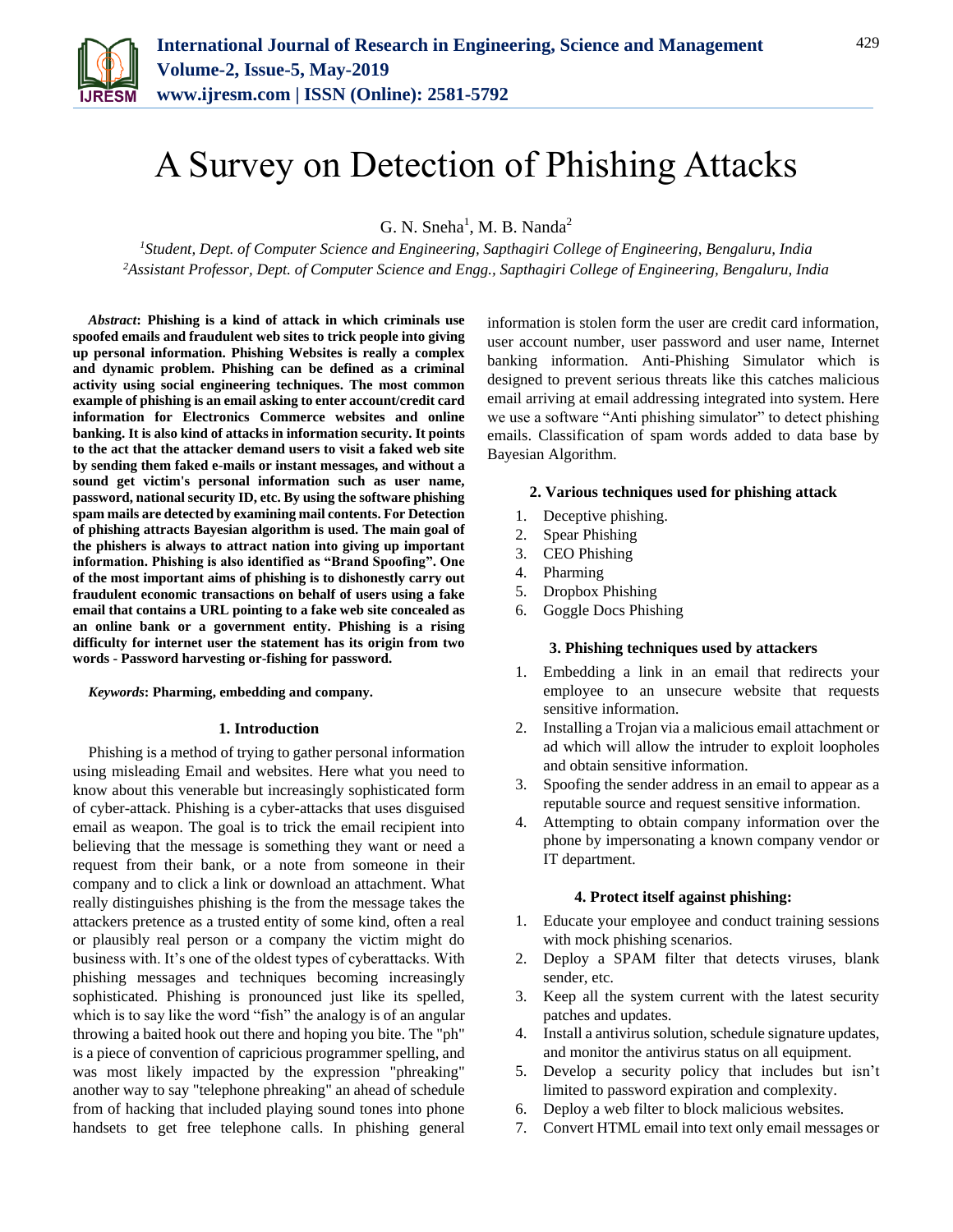

disable HTML email messages.

8. Require encryption for employees that are telecommuting.

#### **5. Literature survey**

## *Online detection and prevention of phishing attacks:*

It is a new type of attack where the attacker creates a copy of existing web page for fooling the user. They use this types of techniques to submit user personal details, financial or password. They propose a new end host based anti-phishing algorithm called Link Guard. These characteristics derived by analysing the phishing data archive provided by the antiphishing work group. Since it depends on the conventional attributes of phishing attacks, Link Guard can distinguish referred to as well as obscure phishing attacks.

*Phishing-Alarm: Robust and Efficient Phishing Detection via Page Component Similarity:*

Nowadays social network has become one of the most universal platform for user to interact with each other. The appearance of web page is among the most important factor in misleading user and thus the similarity among the web pages is critical metric for detection phishing website. In this we present algorithm to quantify the suspicious rating of web pages. Since cascading style sheet(CSS) in technique to specify page layout across browser implementation our approach uses CSS as the basis to accurately quantify the visual similarity of each page attachment.

## *Tracking phishing attacks over time:*

Phishing attacks are one of the important threats to individual are corporations in today's Internet. Combatting phishing is this top priority, has been the focus of much work both on the academic and on the industry side. This provides several opportunities and insight for the fight against phishing.

Phishing Detection by determining Reliability Factor using Rough Set:

Phishing is a common online weapon used against. The inception of internet nearly everything raging from money transaction to sharing information is done through online only in most part of the word. This also give rise to a malicious activity. Here it approaches towards phishing detection using rough set theory. Using this it detects the suspected site is it valid or fake.

# **6. Proposed methodology**

# *A. Processing cycle of phishing attacks*

The above fig. 1 is about processing cycle of phishing attacks. This process start from phishing the email. The attacker will send the fraudulent or fake website to the user or a targeted user through the mail. User will go to that website through the system or some of the devices, then that system will be in danger because the user will click the website that website will be directed to the some of the fake website addresses so that the system will be in danger. The attacker will access the user

devices or the system completely through the RAT (Remote Access Trojan) is a malware program that includes a back door for administrative control over the target computer. Through the internal network all the data of the system will be collected by the attackers. This how processing cycle of phishing attacks works.



Fig. 1. The processing cycle of phishing attacks



Initially it begins or starts, then it waits for message that means at the starting point only it checks whether the message is phishing message or not if it is phishing message then it blocks if not user get the message. First what the system do is it check the Incoming message with the syntax matching. Then it checks whether the message from the routed site or from the trusted site. If it is from trusted site, then mail weight will be added that means it will be considered that message notification will be received by user. If it is not from the trusted site, it checks that the incoming message URL and the database URL if these both match then that is detected mail as phishing and add to spam folder. Then it checks the mail weight, if mail weight is greater than that max weight then user get the notification to user. Then mail weight is not greater than max weight then that mail will be detected as phishing and added to spam folder.